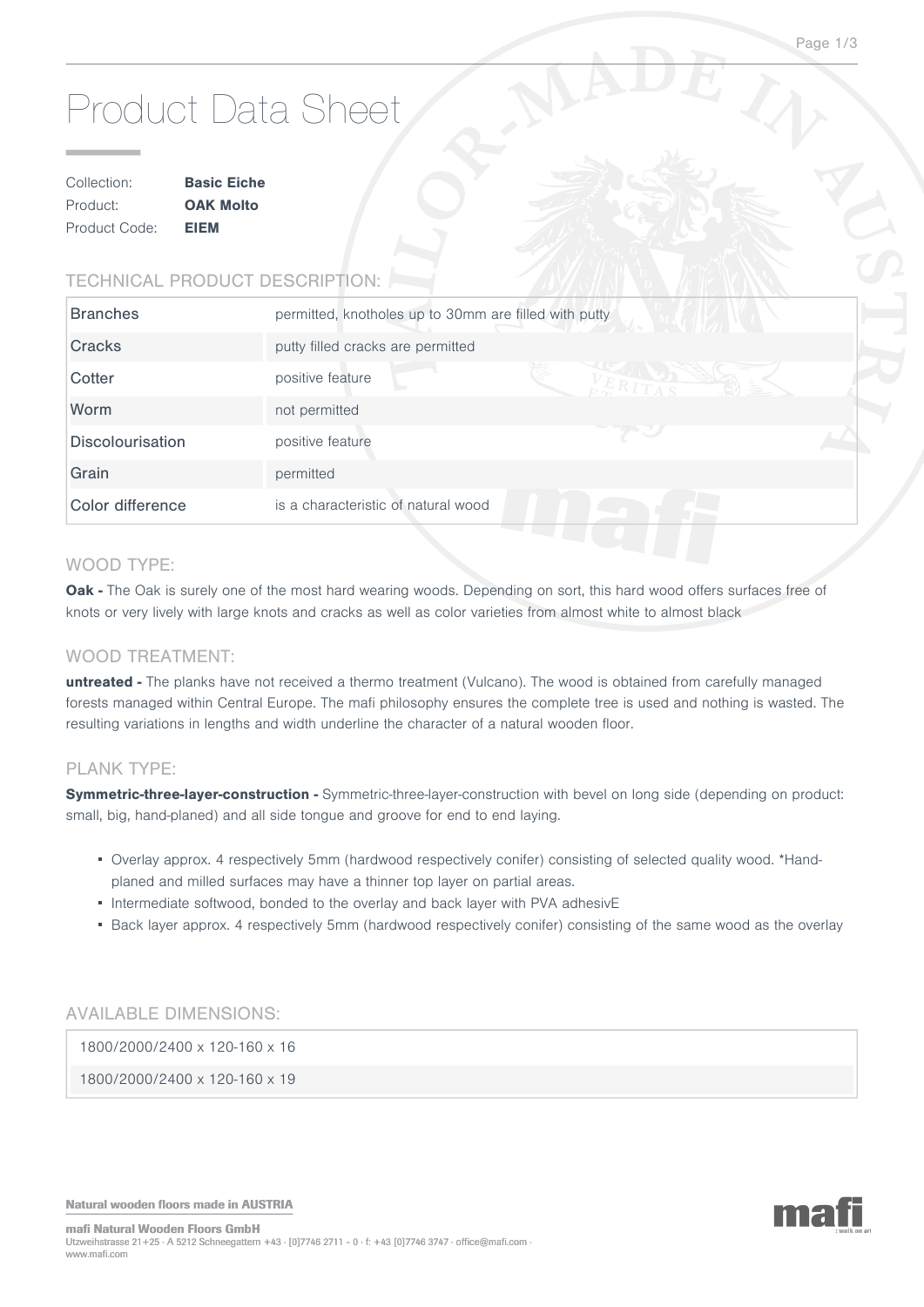# SURFACE:

The surface finishing of mafi natural wooden flooring is done exclusively with natural oils, which cure oxidatively. These oils consist of naturally renewable raw materials and are 100% biodegradable. Natural oils are harmless and generally antiallergenic. They provide a pleasant surface and a natural optical appearance of wood.

To obtain the desired visual appearance and quality, each mafi natural wooden floor is oiled twice. This is the reason why we distinguish between:

- **Production surface** = professionally preoiled surface  $ex$  works
- **Installed surface** = professionally re-oiled surface after the flooring is laid.

Exception: All floors of the Domino collection are delivered with a raw surface. There are some defined criteria from mafi for the installed surface. These should be completed by the certified partners of mafi to ensure a guarantee.

#### AVAILABLE SURFACE TREATMENT:

**brushed / natural oil:** By brushing wood, it gets a characteristic surface structure depending on its naturally grown wood grain. natural oiled - the natural oil intensifies the colour and grain of the wood.

**brushed / white oil:** By brushing wood, it gets a characteristic surface structure depending on its naturally grown wood grain. white oiled - white pigments in the oil brighten the floor.

#### UNDERFLOOR HEATING:

Nearly all mafi natural wooden floors are suitable for underfloor heating systems. Only exceptions are Larch Country, Larch Country Vulcano and Vulcano Rosso). Please have a look into the [installation instructions](http://www.grafikartelier.com/MAFI_INSTALL_VERLEGEFIBEL_2012.pdf) for detailed information. With a room temperature of 21°C the floor´s surface temperature should be maximum 27°C.

#### ADHESIVE (PVA):

mafi natural wooden floors are exclusively glued together with casein adhesive. It is manufactured with water, carbon, lime, acetic acid and without any use of formaldehyde and solvents. PVA, the principal component for casein adhesive is used for packaging food and therefore it is free of any poisonous category.

#### MOISTURE CONTENT OF THE WOOD:

The moisture content of mafi natural wooden floors is between 6 – 8 % ex works. (exception: all Vulcano floors are between 2 – 5 %). This is guaranteed through special analyzers which are continuously calibrated.

#### TONGUE AND GROOVE:

The width of each tongue and groove is circa 4mm. It is about keyway. Tongue and groove is on all sides for easy installation.

Exception: All floors of the Domino collection are delivered glued on a net without tongue and groove.

#### INSTALLATION:

mafi natural wooden floors can be installed floatingly, with floor joists or by gluing. Please take the [mafi](http://www.grafikartelier.com/MAFI_INSTALL_VERLEGEFIBEL_2012.pdf) [installation instructions](http://www.grafikartelier.com/MAFI_INSTALL_VERLEGEFIBEL_2012.pdf) into consideration.